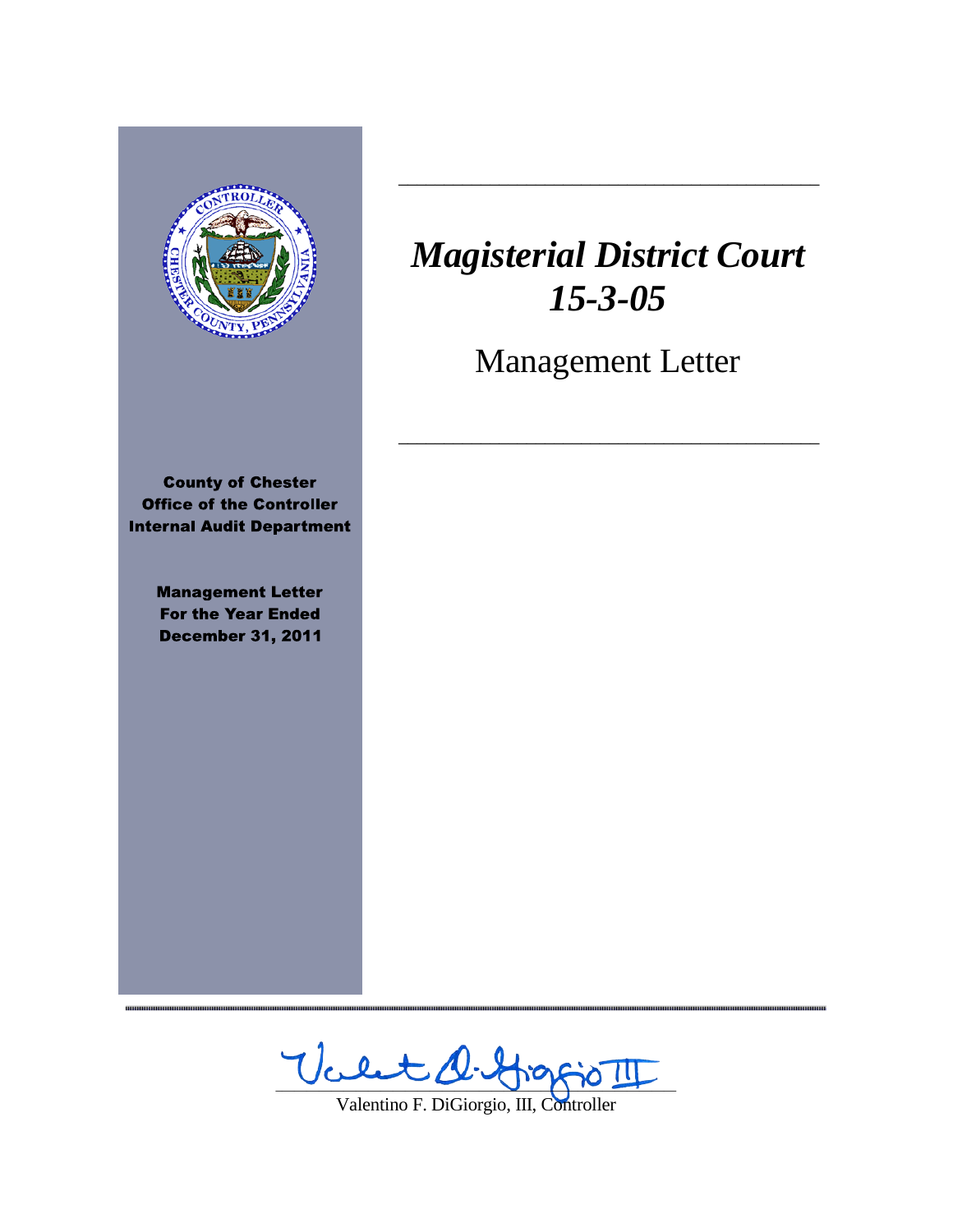# **To: District Justice Administration**

## *Introduction*

On December 17, 2012, Internal Audit completed an audit of Magisterial District Court 15-3-05 (*District Court*). Christian J. Kriza was the auditor-in-charge. Internal Audit is required by County Code to review district courts annually to ensure compliance with policies and procedures mandated by the Administrative Office of Pennsylvania Courts and/or District Justice Administration and to assess their overall internal control structure. The scope of our audit included a review of the following:

- Cash and Petty Cash
- Undisbursed Funds
- Cash Receipts
- Manual Receipts
- Cash Disbursements
- Voided Transactions
- Overall Compliance

We conducted our audit in accordance with generally accepted auditing standards and standards applicable to financial audits contained in *Government Auditing Standards* published by the Comptroller of the United States. We have also issued our Independent Auditor's Report on Internal Control over Financial Reporting and on Compliance and Other Matters concurrent with this management letter. Disclosures and other information in that Report (also dated December 17, 2012) should be considered in conjunction with this management letter.

# *Executive Summary*

The management and staff of the *District Court* are, in all material respects, in compliance with policies and procedures set forth by the Administrative Office of Pennsylvania Courts and directives imposed by District Justice Administration. Internal Audit noted no significant deficiencies or material weaknesses in the overall internal control structure.

Internal Audit did, however, note several matters of a lesser significance involving internal controls and compliance with policies and procedures. These matters have all been included within this management letter. Based on Internal Audit's testing and observations, it is our opinion that these deficiencies are not the result of negligence or deliberate misconduct, but are instead the consequence of one or more of the following:

- Oversight
- Human error

We want to thank the management and staff of the *District Court* for their cooperation and assistance during the course of this audit. We have provided herein a copy of our "Audit Findings and Recommendations" for your review and comment.

Please feel free to contact our office at (610) 344-5906 should you have any questions or concerns.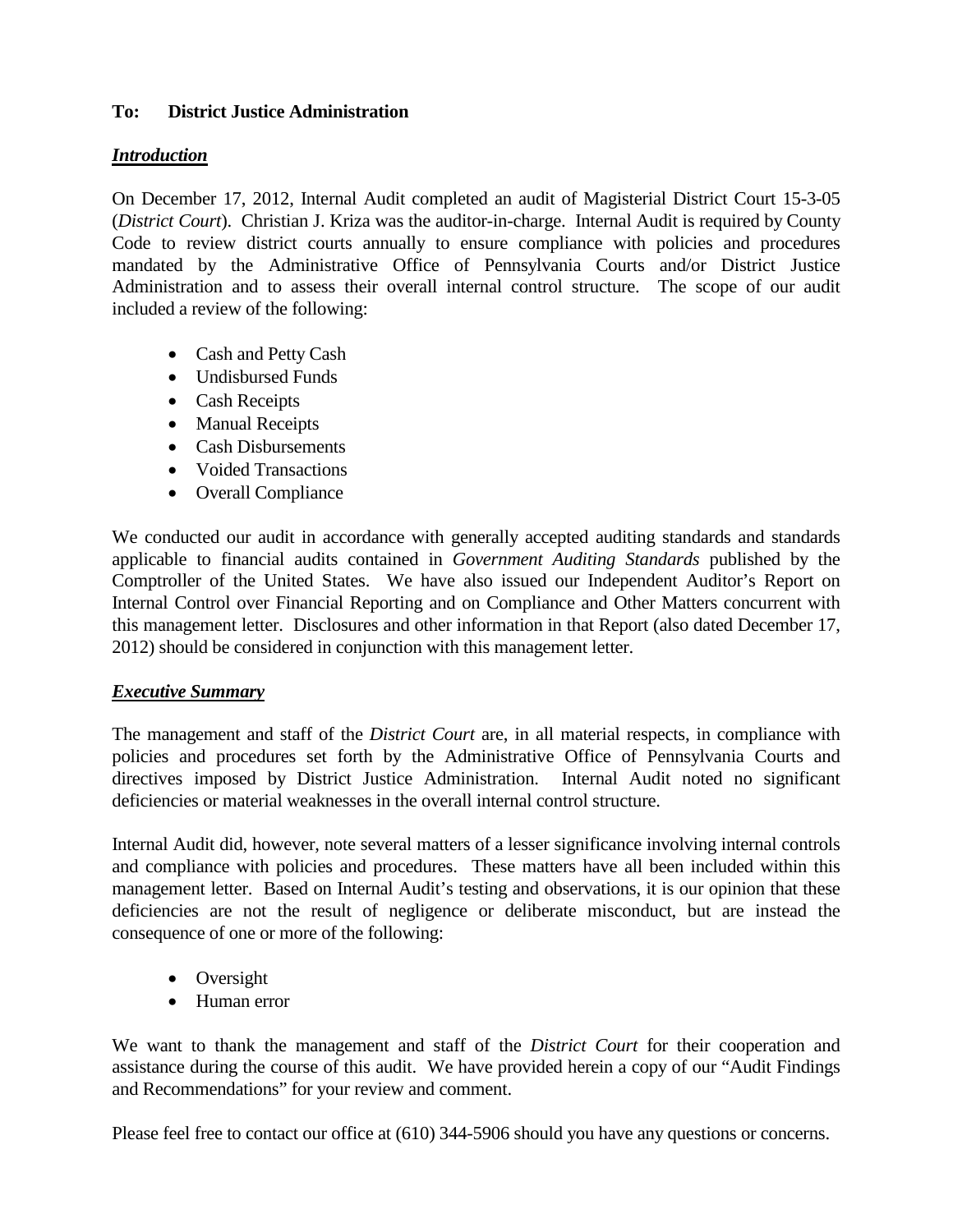## **COUNTY OF CHESTER**

# **MAGISTERIAL DISTRICT COURT 15-3-05**

# **FINDINGS AND RECOMMENDATIONS**

# **FOR THE YEAR ENDED DECEMBER 31, 2011**

# **I. INTERNAL CONTROL FINDINGS AND RECOMMENDATIONS**

# **RECONCILIATION**

### Finding 1: Cash

Internal Audit noted that the *District Court* failed to correct a finding from the annual audit for the year ending December 31, 2010:

"In one (1) instance, the *District Court* failed to process an offsetting credit adjustment. With regard to the same transaction, the debit adjustment should have been processed as a deposit adjustment."

#### Recommendation

The District Court should offset the debit adjustment with a credit. Every debit adjustment requires an offsetting credit adjustment and vice-versa.

### *Auditee Response*

*District Court management concurs with the finding and recommendation.*

# **II. COMPLIANCE WITH POLICIES AND PROCEDURES**

In order to test compliance with all applicable policies and procedures, Internal Audit selected a statistical sample of 25 case files out of a total population of 5,379 case files created in 2011. In addition, we performed other related tests of cash receipts, cash disbursements, manual receipts, undisbursed funds, and voided transactions. Sample size for the tested areas was determined through a risk assessment analysis based on the results of the *District Court's* prior year audit and current year caseload. We believe the results of our tests are representative of the entire population on the basis of accepted audit sampling principles.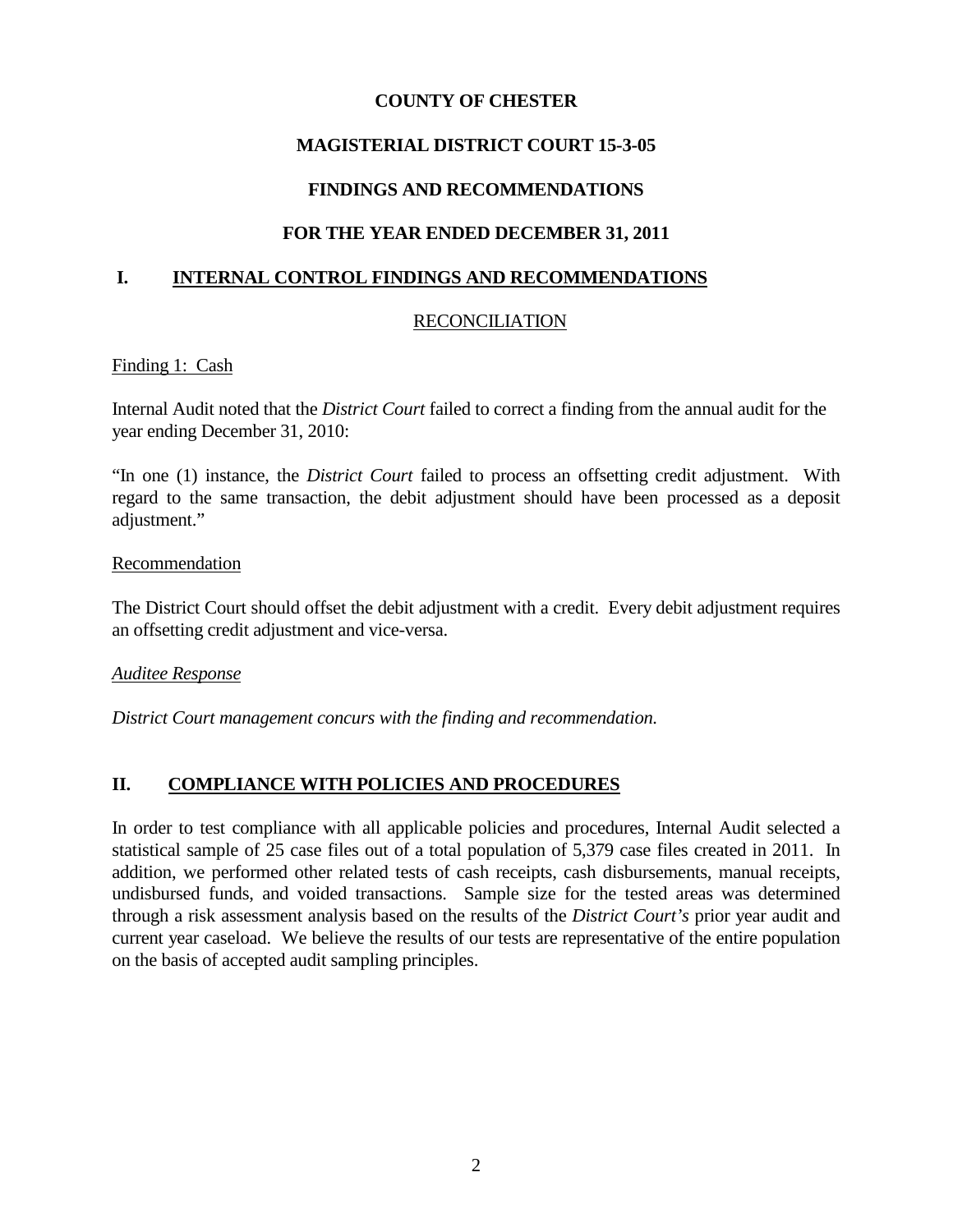## **COUNTY OF CHESTER**

# **MAGISTERIAL DISTRICT COURT 15-3-05**

# **FINDINGS AND RECOMMENDATIONS**

# **FOR THE YEAR ENDED DECEMBER 31, 2011**

## **II. COMPLIANCE WITH POLICIES AND PROCEDURES**

# Finding 1: Cash Disbursements

- In one (1) instance, a refund for the incorrect amount was issued to the defendant.
- In one (1) instance, a "check run" was incorrectly processed. The system check information did not match the physical check information, causing the inability to properly reconcile the checks.
- In two (2) instances, the check copy was not attached to the case file.

#### Recommendation

Internal Audit recommends that *District Court* follow disbursement procedures to ensure that checks are issued in the proper amount, account and payee. Copies of checks should also be included in the individual case files.

### *Auditee Response*

*District Court management concurs with the finding and recommendation.*

### Finding 2: Voided Disbursements

In seven (7) instances, a check was not voided in a timely manner.

In one (1) instance, a due diligence letter was not sent to the payee prior to escheating the check.

### Recommendation

Internal Audit recommends that *District Court* management exercise greater care to ensure outstanding checks are voided within 120 days as directed by the District Justice Automated Office Clerical Procedures Manual. All voided checks should have proper due diligence completed prior to escheatment.

### *Auditee Response*

*District Court management concurs with the finding and recommendation.*